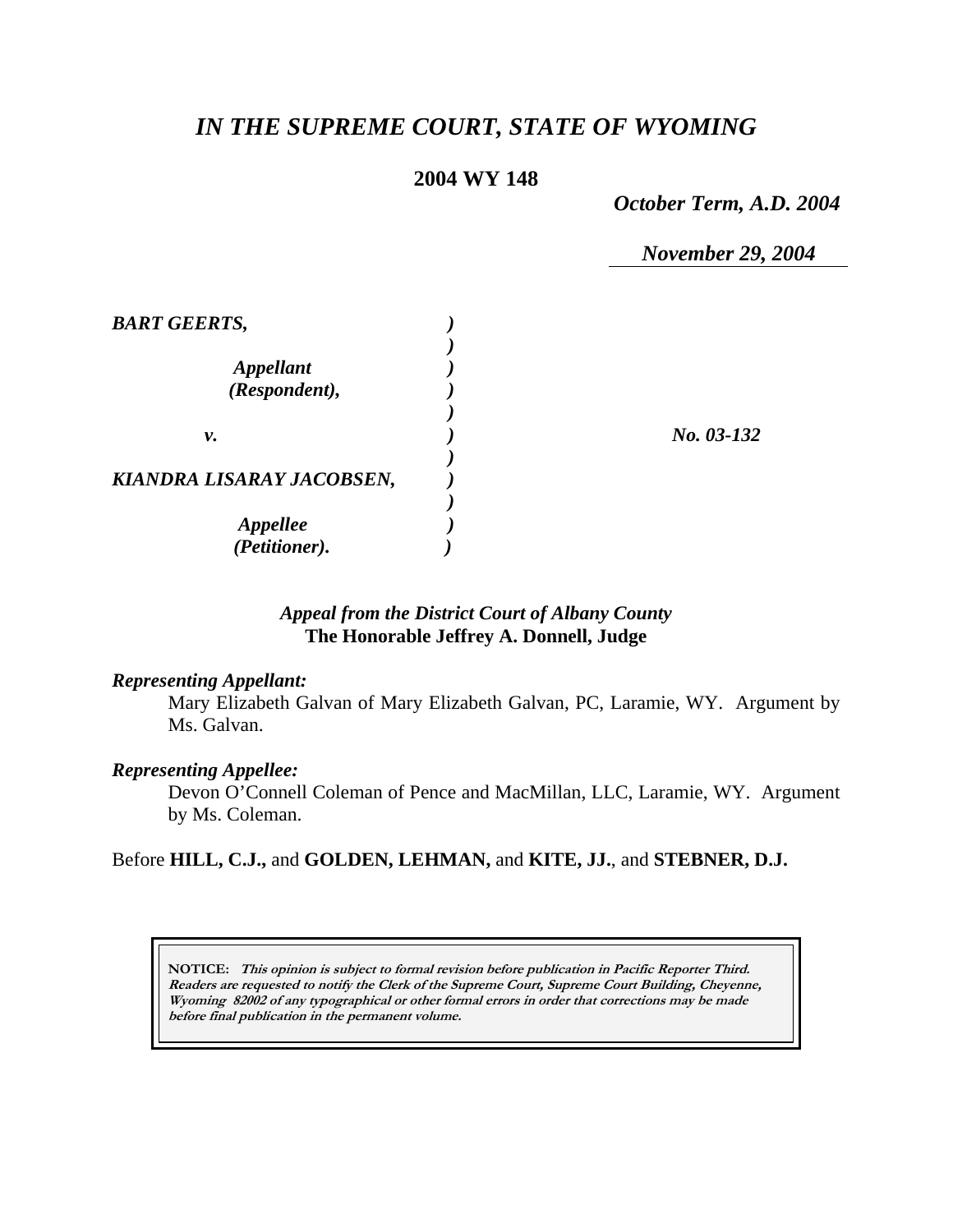## **LEHMAN, Justice.**

[¶1] In this appeal, we must consider whether the district court, in a post-divorce decree setting, had jurisdiction to enforce an interlocutory oral admonition made before entry of a divorce decree. After the divorce decree was entered, without incorporating the oral admonition, the district court found that appellant Geerts (Father) had violated that earlier oral admonition, found Father in contempt of a court order, and sanctioned Father by suspending visitation with his daughters in Laramie, Wyoming, and allowing only supervised visitation in the Seattle home of appellee Jacobson (Mother). Father appeals on grounds the district court lacked jurisdiction and abused its discretion by enforcing the oral admonition without due process.

[¶2] We reverse and remand, in part, and affirm, in part.

## *ISSUES*

[¶3] Father provides this issues statement:

A. Whether the district court lacked subject matter jurisdiction to enforce an interlocutory oral order which merged into and was extinguished by the final decree of divorce.

B. Whether the district court abused its discretion by converting an interlocutory temporary restraining order into a permanent injunction with contempt sanctions which indefinitely affected appellant's substantive visitation rights without notice or a hearing on its merits.

C. Whether the district court abused its discretion by imposing punitive sanctions with the effect of modifying the visitation provisions of the divorce decree, without providing Mr. Geerts an opportunity to purge his contempt or otherwise to demonstrate future compliance.

Mother believes that the following is at issue:

I. Is the Wyoming Supreme Court's review of the district court's interlocutory order before the evidence on the modification motion is heard premature and thus the Wyoming Supreme Court does not have subject matter jurisdiction to review this appeal?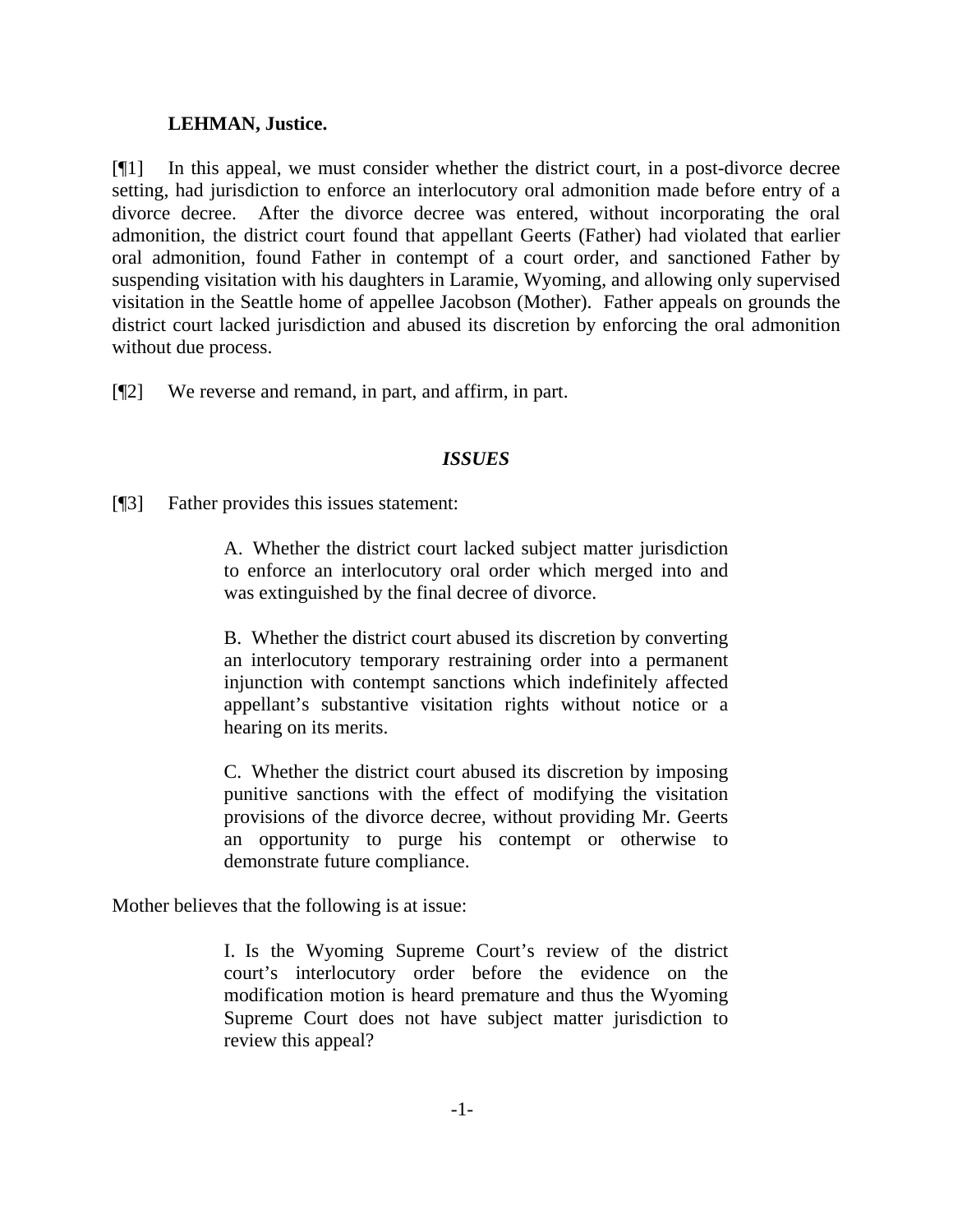II. Is appellant estopped from collaterally attacking the July 2001 order?

III. Did the district court have continuing subject matter jurisdiction to enforce its July 2001 order?

IV. Did the district court abuse its discretion when it held appellant in civil contempt of court for photographing his nude daughter in clear violation of the court's July 2001 order?

In his reply brief, Father responds:

A. Whether the Wyoming Supreme Court has subject matter jurisdiction to review on appeal the district court's order finding Appellant in contempt of court.

B. Whether appellant is precluded from appealing the district court's order on motion for order to show cause by his failure to appeal the July 18, 2001 order following entry of the decree of divorce.

C. Whether the law of the case doctrine is inapplicable to the district court's July 18, 2001 order.

# *FACTS*

[¶4] Mother filed for divorce in December of 2000 and requested custody of the parties' two daughters, ages four and six years old. The parents entered into a stipulated order for temporary child support and custody on February 13, 2001, agreeing to joint custody with Mother having primary physical custody. Father was to pay child support and have all reasonable visitation as mutually agreed. At the time the parties lived in Laramie, but Mother later moved to Seattle, Washington.

[¶5] On June 15, 2001, Mother filed an ex parte emergency motion for supervised visitation for various reasons, one of which alleged that Father had engaged in inappropriate sexual behavior with the children. A hearing was held on July 18, 2001, and, after Mother presented her several allegations, the motion was dismissed without Father having to present any evidence; however, from the bench, the district court admonished Father:

> [THE COURT:] Now, I do want to say one thing for the record. Different people have different ideas as far as nudity and those things are concerned, and there—it seems fairly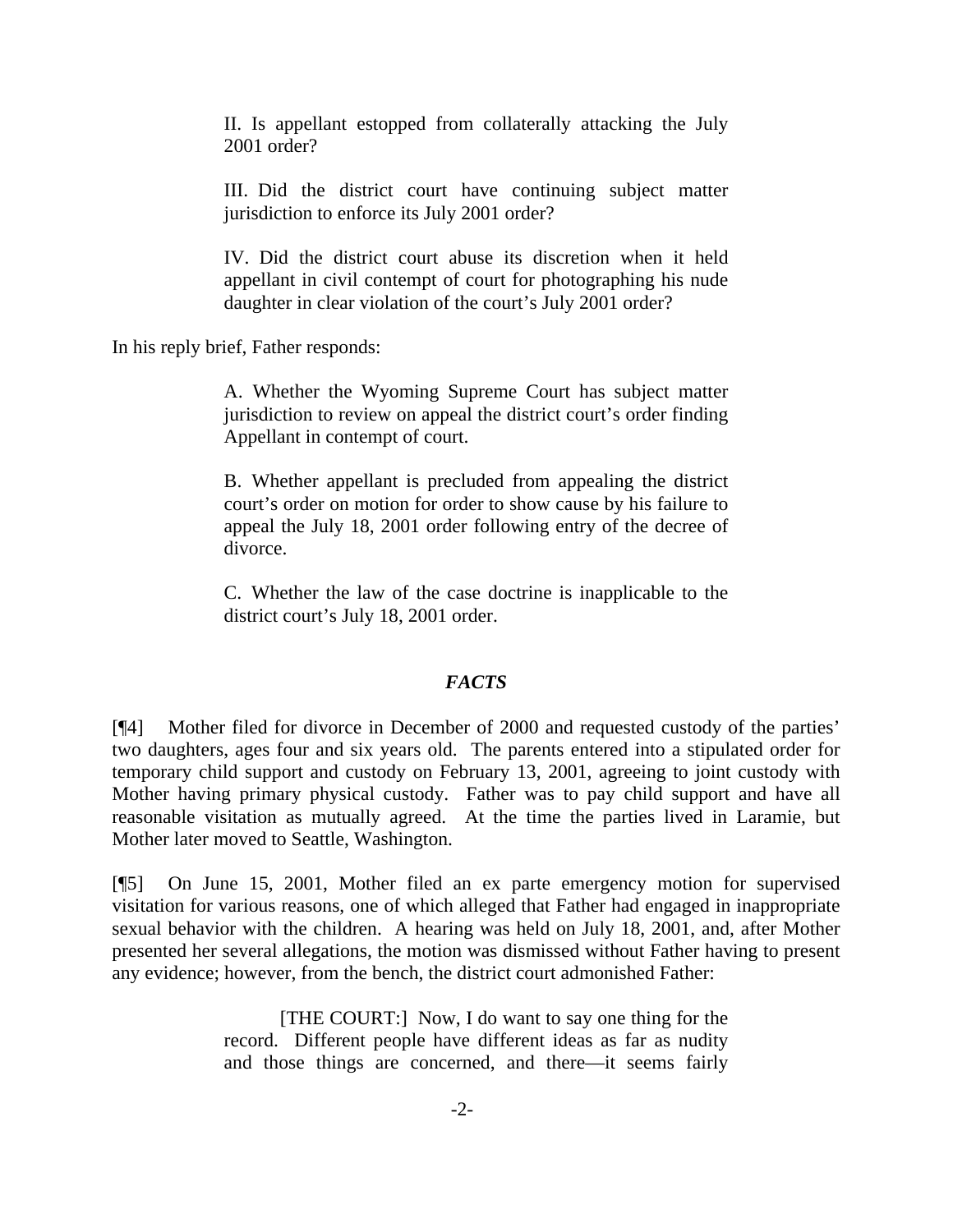apparent that nudity, at least, has been a fairly common thing in your family for a long time. We certainly have the photos here to indicate that. $[1]$  Fine. I don't have any problem with that. That's sort of a European<sup>[2]</sup> sort of style, I suppose. But I'm here to tell you, Mr. Geerts, that whatever your wife has said to you about not bathing with your children in the past, I'm here to tell you today that that stops right now.

Do you understand that?

GEERTS: Yes.

 THE COURT: And I'm here to tell you today that part of this order—and it's on the record today—is that you are to have no more contact like that. You are to have no other inappropriate physical contact with your daughters. You are not to engage in any sort of sexual innuendo with them. You are not to take any more nude photographs of them. And if I find out that you have done any of those things, Mr. Geerts, your visitation will end. Period. You will not see them again.

Do I make myself clear?

GEERTS: Yes.

[¶6] This oral admonition was never reduced to a signed order, and a divorce decree was issued on November 26, 2001, without incorporating the admonition. Mother relocated to Seattle, Washington with the two daughters and allowed the children to visit Father in Laramie. After one such visit, Father sent Mother a photograph showing one daughter in a bath with a soap beard. The photograph shows the head and shoulders of the child. Mother, however, believed that the photo violated the district court's admonition against Father taking nude photographs of the children and, on May 20, 2003, filed a motion for order to show cause why Father should not be held in contempt of a court order and petitioned to modify child visitation and child support on the basis of this contempt.

[¶7] An order to show cause was entered, a hearing held, and Father was held in contempt of court, but the court withheld final decision on custody, visitation, and child support pending the modification hearing. Father now appeals the contempt order.

<sup>&</sup>lt;sup>1</sup> The court had been presented with a photo of the family, including mother, swimming nude when the children were aged five and two.

 $2$  Apparently a reference to the fact that Father is from Europe and not a U.S. citizen.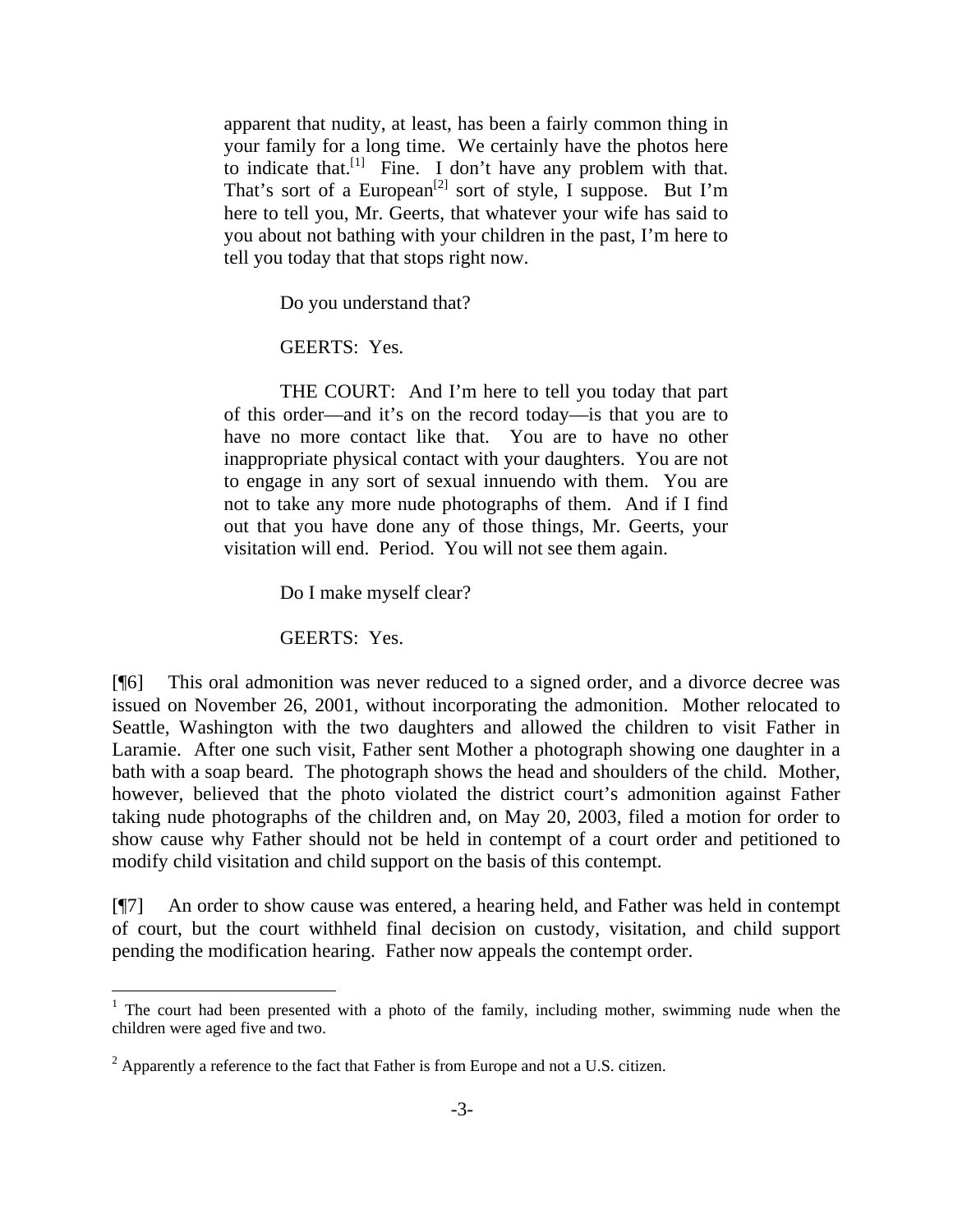#### *DISCUSSION*

#### *Jurisdiction To Review*

[¶8] Mother contends that under our previous decision in *Madden v. Madden,* 558 P.2d 669, 670 (Wyo. 1977), the contempt order is not an appealable order because neither a fine nor imprisonment was imposed. However, as we later explained, *Madden* held that an order originating in a contempt proceeding, which does not even purport to find a party in contempt, is interlocutory only and therefore not appealable. *Stone v. Stone,* 842 P.2d 545*,*  547 (Wyo. 1992) (citing *Madden,* 558 P.2d at 670)*.* We have held that where a court alters reasonable visitation to supervised visitation, without benefit of a modification hearing, and indefinitely denies a parent visitation with children except under supervised conditions, such a drastic modification is not interlocutory but is an appealable final order. *Matter of SAJ,*  942 P.2d 407, 409 (Wyo. 1997). Here, Father was held in contempt and his visitation modified as a sanction; accordingly, we hold that this order affected his substantial rights and is appealable. *SAJ,* 942 P.2d at 409.

[¶9] On the merits, Father contends that the admonition was an interlocutory order that merged with the divorce decree and was extinguished. He contends that Wyo. Stat. Ann. § 20-2-203(a) (LexisNexis 2003) grants the district court continuing subject matter jurisdiction to enforce decrees but not to enforce a temporary order, which is not made part of the final decree, and the order is void and null. Mother contends that father failed to timely appeal the interlocutory order after the July hearing and is precluded from now collaterally attacking its contents and also contends that the final decree adopted the order as the law of the case.

[¶10] Father has properly appealed the contempt order and not collaterally attacked the earlier admonition. Mother presents no evidence that the admonition was actually adopted by the divorce decree to become the law of the case. Thus, Father has presented the proper issue for our review, which is whether the district court lacked subject matter jurisdiction to enforce the admonition because it was an interlocutory order that merged with the divorce decree and was extinguished.

[¶11] Jurisdiction is essential to the exercise of judicial power, and whether a court had subject matter jurisdiction is always subject to review and cannot be waived. *Terex Corp. v. Hough,* 2002 WY 112, ¶5, 50 P.3d 317, ¶5 (Wyo. 2002).

> Unless the court has jurisdiction, it lacks any authority to proceed, and any decision, judgment, or other order is, as a matter of law, utterly void and of no effect for any purpose. Subject matter jurisdiction, like jurisdiction over the person, is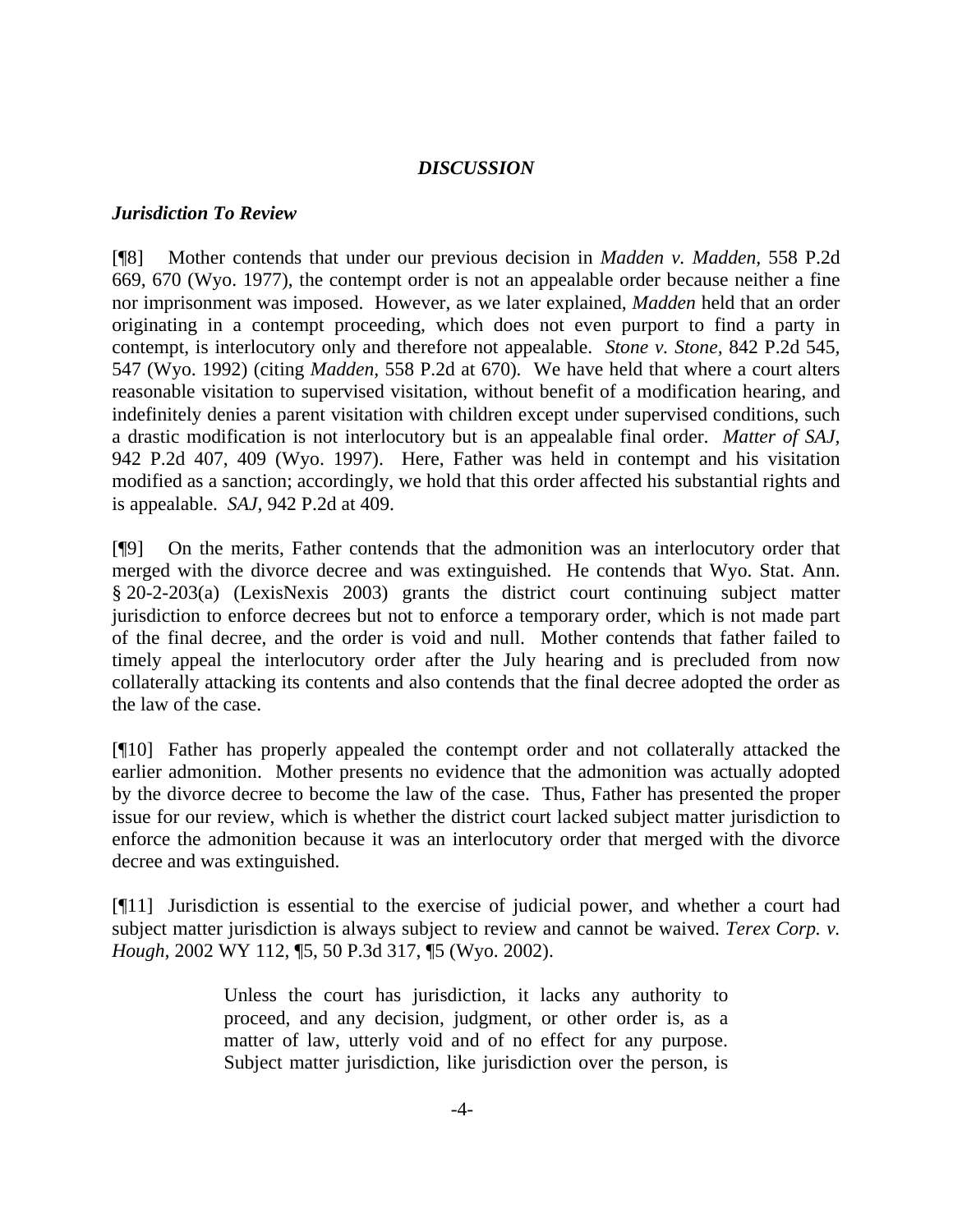not a subject of judicial discretion. There is a difference, however, because the lack of jurisdiction over the person can be waived, but lack of subject matter jurisdiction cannot be. Subject matter jurisdiction either exists or it does not and, before proceeding to a disposition on the merits, a court should be satisfied that it does have the requisite jurisdiction.

*Id.* (quoting *Boyd v. Nation*, 909 P.2d 323, 325 (Wyo. 1996)).

[¶12] Courts maintain continuing subject matter jurisdiction to enforce or modify decrees and may use contempt as a sanction to enforce court orders. Wyo. Stat. Ann. §§ 20-2-203(a) and -204. The statute limits the continuing subject matter jurisdiction to enforcement of decrees. We generally determine the intent of a statute by its language if plain and unambiguous. *Parker Land & Cattle Co. v. Wyoming Game & Fish Comm'n,* 845 P.2d 1040, 1043 (Wyo. 1993). The statutory language plainly evidences no intent to allow enforcement of an interlocutory order.

[¶13] The general rule is that all provisional or interlocutory proceedings in a matter are merged in, and disposed of, by the final decree. *Hinrichs v. Office of Family & Children of Allen County,* 798 N.E.2d 867, 872 (Ind.App. 2003). Our review of the record does not show evidence that the oral admonition was a permanent injunction that survived entry of the divorce decree. The admonition was delivered from the bench after a motion hearing about temporary visitation until the parties' competing custody claims could be heard on the merits at trial. The motion was dismissed without allowing Father to present evidence; and, although Father was admonished, the district court's instruction to Father was not a final order that reached or determined the substantive rights of the parties from which Father could have appealed. Plainly, then, the oral admonition was interlocutory.

[¶14] Mother and Father entered into a settlement agreement that resolved fitness, custody and visitation issues, and the admonition was not made part of the agreement or the decree. The controversy that had resulted in the admonition was resolved at that time and, therefore, necessarily merged into the divorce decree and was extinguished. After entry of the divorce decree, the interlocutory order did not exist to be enforced by later proceedings.

[¶15] Although the divorce decree was entered without incorporating the court's earlier admonition, the court relied on it to issue an order to show cause why Father should not be held in contempt and then issued a contempt order for violating that order. After the divorce decree was entered, however, that earlier oral admonition merged and no longer existed. The district court did not have subject matter jurisdiction to enforce an interlocutory order, and the contempt order is null and void. Therefore, the contempt order is vacated.

# *Temporary Modification of Child Visitation*